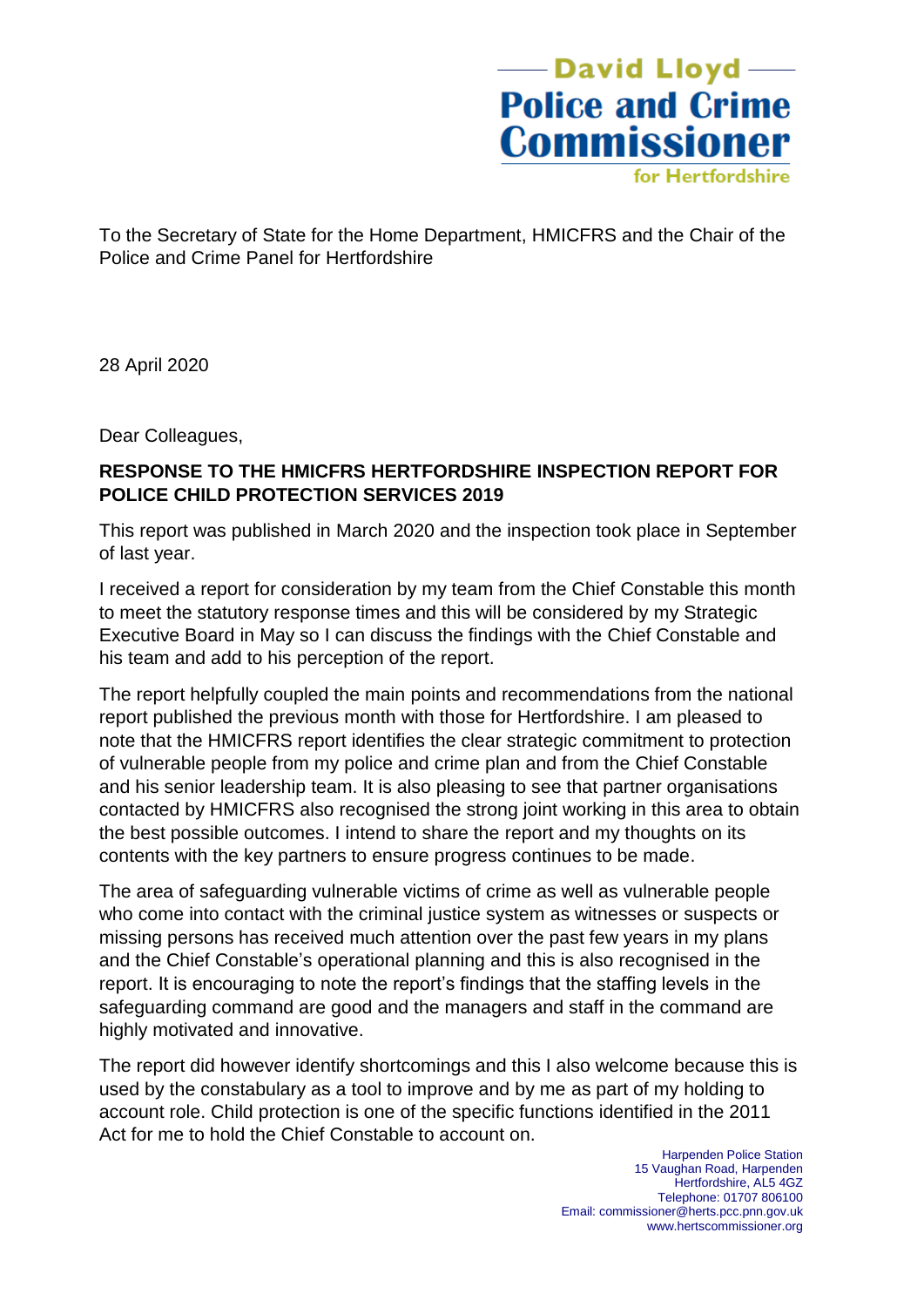# -David Lloyd **Police and Crime Commissioner**

for Hertfordshire

I will set out the recommendations as I am required to indicate my response to each of them.

#### *Immediately, the force should review the effectiveness of the public protection unit.*

Action was taken immediately after the inspection field work and I am advised that the management team has been refreshed and ways of working reviewed to meet this recommendation. I will seek an update on progress at appropriate intervals.

### *Within 3 months the force should ensure children's views and comments are recorded together with their demeanour and behaviour to influence decisions made.*

Some immediate actions have been taken to introduce better training for those who will interact with children. In addition work with other forces is being explored to identify improvements. I intend to ask the Chief Constable to report on training particularly when he next provides me with a report on the discharge of his child protection functions, due later this year.

*Within 6 months the constabulary should review referral pathways.*

I intend to seek the views of partner agencies when I hold my regular meetings with their representatives. I will also be receiving progress reports on work to achieve this recommendation every quarter.

*Within 6 months child protection investigations should be improved by providing guidance on responses and actions, allocating cases to appropriately trained staff, ensuring adequate supervision and auditing the quality, timeliness and supervision of investigations.*

Improvements have already been made and other forces contacted to share best practice. Again, I will be reviewing progress with my regular monitoring reports.

*Within 3 months the force should issue guidance and take steps to ensure when children are taken into police protection their voice is heard, strategy discussions are held, proper records are held and police stations are not improperly used as places of safety.*

Actions have already been taken to review processes. In the absence of suitable provision by partner agencies the police have to rely on the police estate in many cases to safeguard children. Some investment has taken place to provide suitable non-custody type accommodation in the police estate to meet this recommendation.

*Within 3 months a skills audit should be carried out to assess training requirements for specialist officers without previous detective or child care experience.*